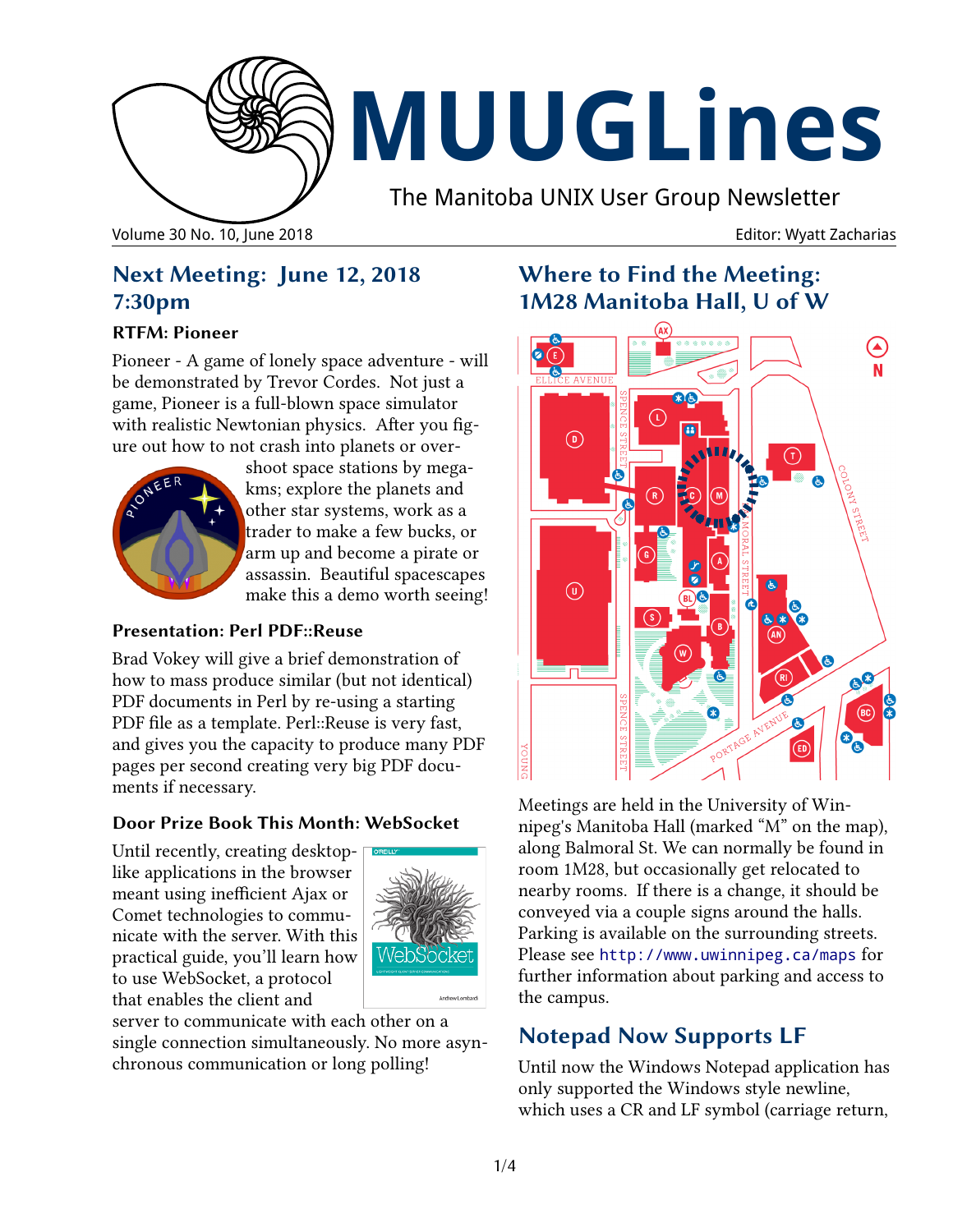

and line feed), at the end of each line. Linux and macOS, however, only use a LF to denote a new line. This would be unrecognized by Notepad, and any Unix document opened by it would have all

its contents on a single line. Notepad will now be able to open and edit Unix files and continue using the correct newline. Although, it does not sound like new documents created with Notepad can be made to use the Unix newline.

#### https://bit.ly/2K4z3qk

# **Spectre 2.0**

Microsoft and Google have announced that they have found a fourth variant of the Spectre/Meltdown speculative execution vulnerabilities disclosed several months ago, which has been assigned CVE-2018-3639. Just like the Spectre variants before it, all major CPU architectures including Intel/AMD x86, ARM, and IBM Power are affected. The variant is similar to the other Spectre vulnerabilities in that it relies on the

speculative execution features of the CPU to fill the cache with private information that can later be read.



Intel says that

new patches are being developed for the new variant, however, those who have already installed the patches for variant 1 are fairly safe, as those patches make the other variants much more difficult to exploit.

#### <https://bit.ly/2KFFIHR>

# **GPG Plugins Vulnerable to Data Leak**

On May 15<sup>th</sup>, security researchers disclosed a new set of vulnerabilities discovered in OpenPGP and S/MIME when used for end-to-end email encryption, which enables an attacker to disclose the entire plain text contents of the encrypted email. The first flaw comes from the way that

email clients in combination with PGP plugins handle the decrypted message contents, the PGP encryption itself is still considered strong. When an email client receives an S/MIME encoded message, which can include a combination of unencrypted and encrypted elements, it will first decrypt the appropriate portions of the message, and then process any rich-text elements from all sections, including those in the unencrypted sections. When processing the HTML in the email the client does not perform any boundary checking on the HTML in the now decrypted message. This means that malformed HTML code contained in the unencrypted portion of the email can be interpreted by the client to include contents of the encrypted message in its decrypted form. For example, an img tag lacking a closing quote in the src field will include the entire message contents after it inside the URL request.

To be exploited the vulnerability requires either that the sender's computer has been compromised and malicious email contents can be added at the time of sending, or that a man in the middle is able to intercept the email on the wire and add the malicious contents in transit. Initial mitigation steps include disabling HTML rendering, or decrypting message contents outside of an email client. Although clients are working on patches for this undesired behaviour, it is unclear whether it can be completely mitigated.



A second vulnerability comes in the exploitation of the cipher block chaining used by the plugin to encrypt the message contents. Since all standards compliant clients are supposed to insert specific headers into the message an attacker can use that content knowledge to generate legitimate CBC blocks that contain the malicious HTML code. This attack also relies on either a compromised source or man in the middle capability. Researchers also found that due to text compression and slight differences in standard compliance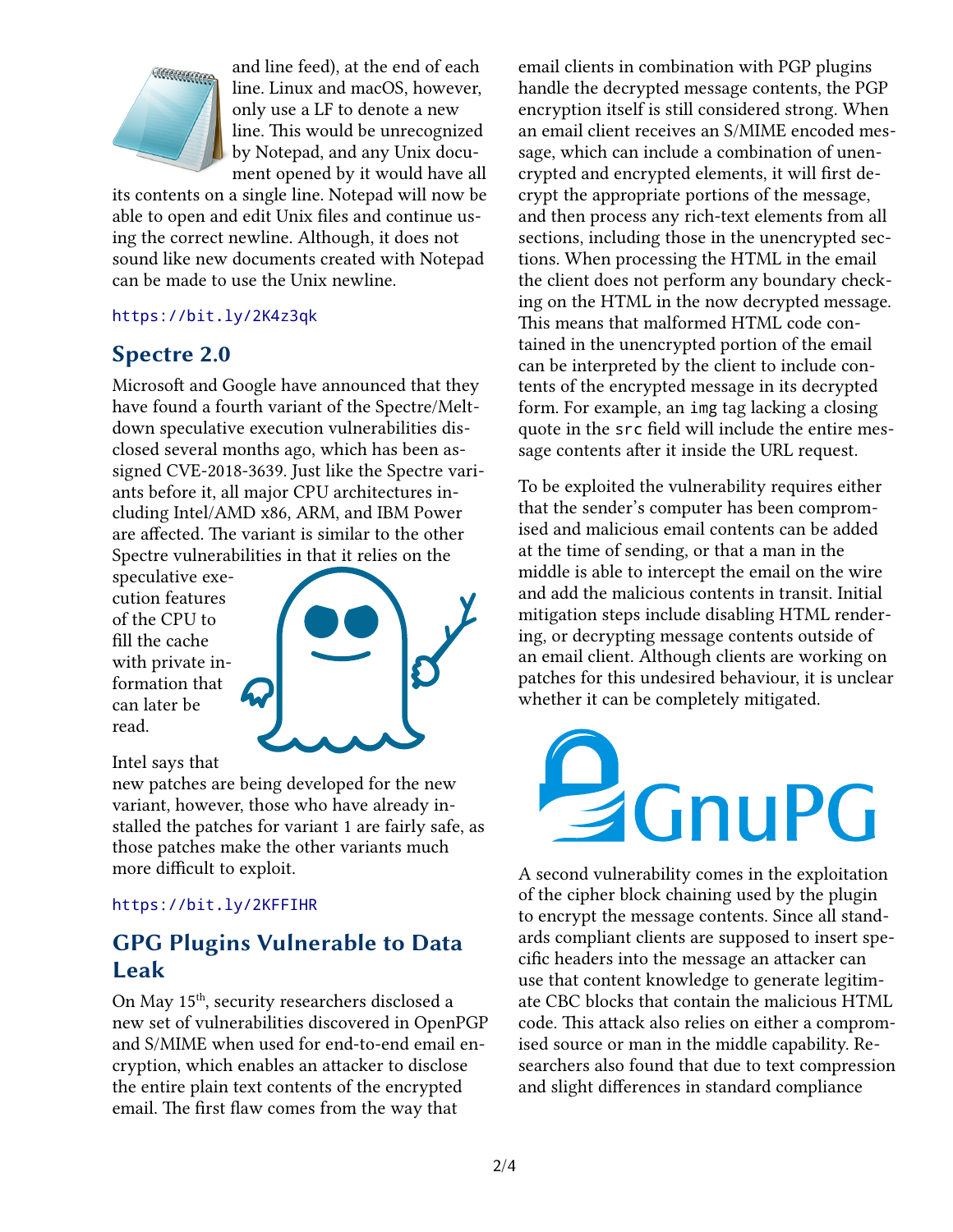between clients this attack was on average only 30% effective.

#### <https://bit.ly/2rHdC8b> <https://mzl.la/2shGqo1>

# **Google Crostini for ChromeOS**

Announced at Google I/O 2018, a new feature called Project Crostini is coming to Google's ChromeOS. All of Google's chromebooks ship with their own version of Linux called ChromeOS, however, ChromeOS itself has never actually let you run applications built for Linux. Applications for the machine must come either from the Chrome app store, or more recently from the Google Play store, providing Android apps. Project Crostini uses Linux native KVM to create virtual Linux instances to run the applications in a containerized fashion. Google has designed the feature to be fully integrated within ChromeOS, allowing native ChromeOS apps and Linux apps running in the virtual container to be used simultaneously and switched between transparently. The first version of the Linux virtual container being developed by Google will be running Debian Stretch.

The feature will first be available to ChromeOS running on Google's self branded PixelBook, with plans to quickly add to the supported device list after that. Google claims that over half of the Chromebooks currently running have enough hardware capacity to support the new feature.

#### <https://zd.net/2kzXTnm>

# **Washington State Residents Up In Arms About Bitcoin Boom**

The Chelan County Public Utility District is facing a unique challenge as demand for their very affordable hydro power has skyrocketed from bitcoin mining farms setting up shop in the county. A recent hearing held by Chelan PUD was overflowing with local residents, some concerned about the negative impact that the miners may bring, while others were promoting the boom, claiming it will bring economic improvement. According to Chelan PUD before now the typical power demand growth in a year would be around 4MW, enough for roughly 2,250 homes.

Yet since 2017 alone over 200 megawatts have been requested by new mining operations.

The cost of electricity in Chelan Country averages around \$00.03/Kwh or about one fifth the national U.S. average. The reason Chelan PUD is able to offer such cheap power is due to their abundance of hydro electric capacity which they are able to sell at premium rates to other electric markets, subsidizing their local customers rates. However, as local demand spikes less power is available for resale to other markets, and stresses on local power grids grow. Now Chelan PUD is left to decide whether they embrace the boom and build out capacity to support a volatile industry with an uncertain future, or clamp down on demand and stifle potentially beneficial growth.

#### <https://bit.ly/2Jfj6kA>

# **Fedora 28 Released**

Fedora 28 released at the beginning of May, bringing a couple of interesting new features with it. Fedora now features modular repository functionality, allowing you to easily select different versions of software. It also adds new third party repository support, making it easier to add proprietary packages such as the Nvidia official drivers. ARM64 has been promoted to a primary architecture, which means it will received packages and updates on the same schedule as other main Fedora architectures.

# **Huawei to Cease Offering Bootloader Unlocking**



For many years now, cell phone manufacturer Huawei, based out of Shenzhen China, has been extremely popular with those wanting run custom An-HUAWE droid ROMs on their smartphone. This is because the man-

ufacturer made it extremely easy to unlock the boot loader of their phones, allowing the custom software to be loaded, even offering a dedicated support page on the topic. Recently that support page disappeared, and shortly after Huawei publicly announced that they were ending support for boot loader unlocking and would not be